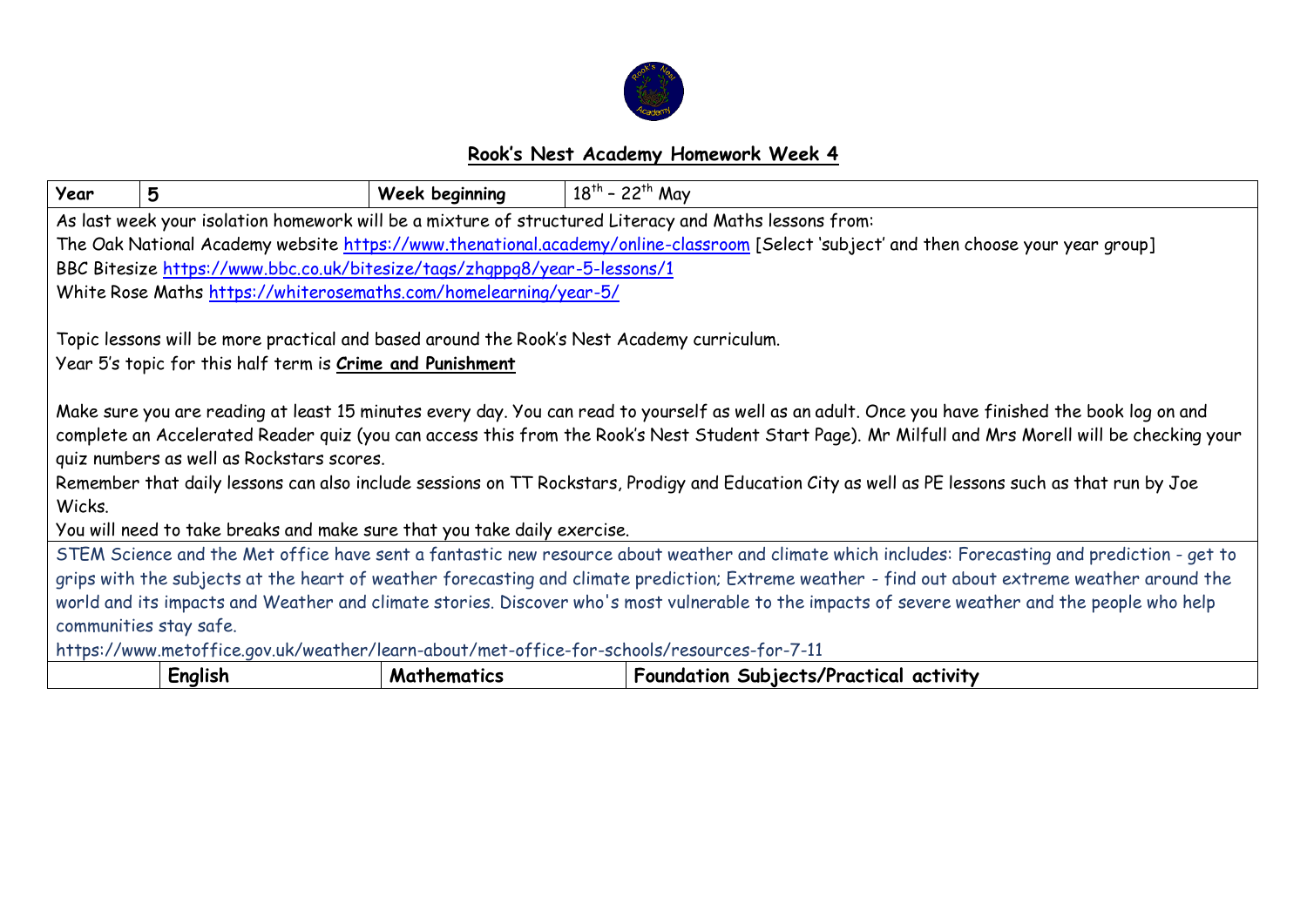| Monday | Diary Entry: Reading<br>Comprehension - Inference<br>In this lesson, we are going<br>to learn how to infer answers<br>from the text.<br>https://www.thenational.acad<br>emy/year-5/english/diary-<br>entry-reading-<br>comprehension-inference-<br>$year - 5 - wk - 1$<br>https://www.bbc.co.uk/bitesi<br>ze/tags/zhgppg8/year-5-<br>and-p6-lessons/1<br>See 18 <sup>th</sup> May English work | To convert miles and kilometres<br>This is the sixth lesson on our<br>unit of conversion. In this lesson<br>we explore the difference<br>between imperial and metric<br>units. This lesson will focus on<br>converting between miles and<br>kilometres - a real life skill that<br>you will use for the rest of your<br>life.<br>https://www.thenational.academ<br>y/year-5/maths/to-convert-<br>miles-and-kilometres-year-5-<br>$wk4-1$<br>https://www.bbc.co.uk/bitesize/<br>tags/zhgppg8/year-5-and-p6-<br>lessons/1<br>See 18 <sup>th</sup> May Maths work<br>Extension<br>https://whiterosemaths.com/hom<br>elearning/year-5/ | Crime and punishment - Jail Break DT Activity<br><b>LABY RINTH</b><br>GAME OF SKILL<br>Making a Jail Break marble maze. Let your imagination run wild as you come up with<br>challenging and interesting designs to help your marble to escape from the maximum<br>security prison marble maze.<br>Plan the layout.Planning the maze out beforehand can let you know if it will make sense,<br>be too easy or be too difficult.<br>. You can build your maze to be as complex or as simple as you would like.<br>. You can add as many pathways or dead ends as you want.<br>• There should be at least one path for your marble to take.<br>• Most of the lines in your maze will be straight.<br>. Make sure each pathway in your maze is wide enough to allow a marble to pass<br>through it.<br>. Why not plan your maze using Scratch or even lego?<br>https://www.youtube.com/watch?v=vXsi30yup Y<br>https://www.wikihow.com/Make-a-Marble-Maze-Game<br><b>Science</b> |
|--------|------------------------------------------------------------------------------------------------------------------------------------------------------------------------------------------------------------------------------------------------------------------------------------------------------------------------------------------------------------------------------------------------|------------------------------------------------------------------------------------------------------------------------------------------------------------------------------------------------------------------------------------------------------------------------------------------------------------------------------------------------------------------------------------------------------------------------------------------------------------------------------------------------------------------------------------------------------------------------------------------------------------------------------------|------------------------------------------------------------------------------------------------------------------------------------------------------------------------------------------------------------------------------------------------------------------------------------------------------------------------------------------------------------------------------------------------------------------------------------------------------------------------------------------------------------------------------------------------------------------------------------------------------------------------------------------------------------------------------------------------------------------------------------------------------------------------------------------------------------------------------------------------------------------------------------------------------------------------------------------------------------------------------|
|--------|------------------------------------------------------------------------------------------------------------------------------------------------------------------------------------------------------------------------------------------------------------------------------------------------------------------------------------------------------------------------------------------------|------------------------------------------------------------------------------------------------------------------------------------------------------------------------------------------------------------------------------------------------------------------------------------------------------------------------------------------------------------------------------------------------------------------------------------------------------------------------------------------------------------------------------------------------------------------------------------------------------------------------------------|------------------------------------------------------------------------------------------------------------------------------------------------------------------------------------------------------------------------------------------------------------------------------------------------------------------------------------------------------------------------------------------------------------------------------------------------------------------------------------------------------------------------------------------------------------------------------------------------------------------------------------------------------------------------------------------------------------------------------------------------------------------------------------------------------------------------------------------------------------------------------------------------------------------------------------------------------------------------------|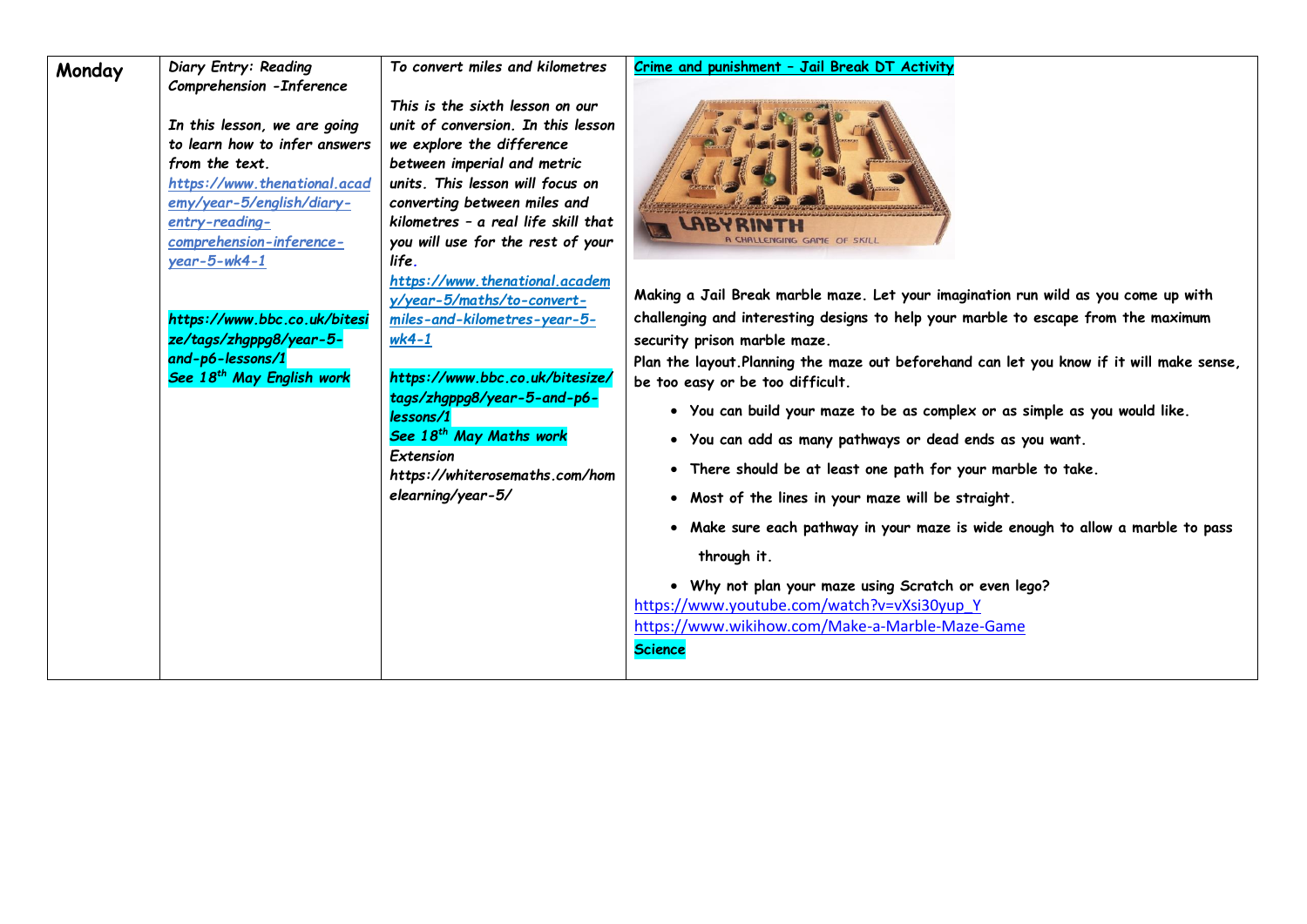| Tuesday   | Diary Entry: Reading<br>Comprehension - Fact<br>Retrieval. In this lesson, we<br>are going to learn how<br>retrieve facts from the text.<br>https://www.thenational.acad<br>emy/year-5/english/diary-<br>entry-reading-<br>comprehension-fact-<br>retrieval-year-5-wk4-2<br>https://www.bbc.co.uk/bitesi<br>ze/tags/zhgppg8/year-5-<br>and-p6-lessons/1<br>See 19th May English work | To convert between grams and<br>kilograms<br>In our seventh lesson of this<br>unit, we will be focusing on<br>converting between grams and<br>kilograms. We will start the<br>lesson with a focus on how and<br>why we measure in grams in<br>kilograms, before moving ont<br>oconverting between grams and<br>kilograms and then finishing with<br>how to read scales in which not<br>all numbers are shown.<br>https://www.thenational.academ<br>y/year-5/maths/to-convert-<br>between-grams-and-kilograms-<br>$year-5-wk4-2$<br>https://www.bbc.co.uk/bitesize/<br>tags/zhgppg8/year-5-and-p6-<br>lessons/1<br>See 19th May Maths work<br><b>Extension</b><br>https://whiterosemaths.com/hom<br>elearning/year-5/ | How can we identify different types of rock?<br>In this lesson, we are going to become geologists! We have some problems to solve which<br>are going to require us to make careful observations and construct an identification key<br>to help us to identify different rocks. You will need a piece of paper, a pencil and a<br>ruler for this lesson.<br>https://www.thenational.academy/year-5/foundation/how-can-we-identify-different-<br>types-of-rock-year-5-wk4-3<br>Try BBC Bitesize: Science week beginning 18th May<br>https://www.bbc.co.uk/bitesize/articles/z6pyvk7<br>https://onedrive.live.com/view.aspx?resid=54CF08BDFC25132Bl23345&ithint=fil<br>e%2cpptx&authkey=!AE5r5tsc8xECtIc<br><b>Music</b><br>To identify pulse and rhythm in music<br>In this lesson we will sing and clap to the pulse and rhythm of a variety of different<br>musical examples.<br>https://www.thenational.academy/year-5/foundation/to-identify-pulse-and-rhythm-in-<br>music-year-5-wk4-5<br>PE<br>It's the cricket season (and rounders). Get into the garden and practice throwing and<br>catching, throw high and low how many passes can you do with a partner in 2 minutes?<br>Throw your tennis ball at a target. Use chalk to draw a target on a wall and make up<br>your own scoring session. Try bowling<br>https://www.youtube.com/watch?v=VHTzqkFuIjs |
|-----------|--------------------------------------------------------------------------------------------------------------------------------------------------------------------------------------------------------------------------------------------------------------------------------------------------------------------------------------------------------------------------------------|----------------------------------------------------------------------------------------------------------------------------------------------------------------------------------------------------------------------------------------------------------------------------------------------------------------------------------------------------------------------------------------------------------------------------------------------------------------------------------------------------------------------------------------------------------------------------------------------------------------------------------------------------------------------------------------------------------------------|------------------------------------------------------------------------------------------------------------------------------------------------------------------------------------------------------------------------------------------------------------------------------------------------------------------------------------------------------------------------------------------------------------------------------------------------------------------------------------------------------------------------------------------------------------------------------------------------------------------------------------------------------------------------------------------------------------------------------------------------------------------------------------------------------------------------------------------------------------------------------------------------------------------------------------------------------------------------------------------------------------------------------------------------------------------------------------------------------------------------------------------------------------------------------------------------------------------------------------------------------------------------------------------------------------------------------------------------------------------|
| Wednesday | Diary Entry: Identifying the<br>features of a text<br>In this lesson, we are going<br>to explore the features of a<br>diary entry.                                                                                                                                                                                                                                                   | To convert units of mass<br>In our eighth lesson on our units<br>on conversion, we will be building<br>on the work we did in lesson<br>seven on converting units of                                                                                                                                                                                                                                                                                                                                                                                                                                                                                                                                                  |                                                                                                                                                                                                                                                                                                                                                                                                                                                                                                                                                                                                                                                                                                                                                                                                                                                                                                                                                                                                                                                                                                                                                                                                                                                                                                                                                                  |
|           | https://www.thenational.acad                                                                                                                                                                                                                                                                                                                                                         | mass. In this lesson, we will be                                                                                                                                                                                                                                                                                                                                                                                                                                                                                                                                                                                                                                                                                     |                                                                                                                                                                                                                                                                                                                                                                                                                                                                                                                                                                                                                                                                                                                                                                                                                                                                                                                                                                                                                                                                                                                                                                                                                                                                                                                                                                  |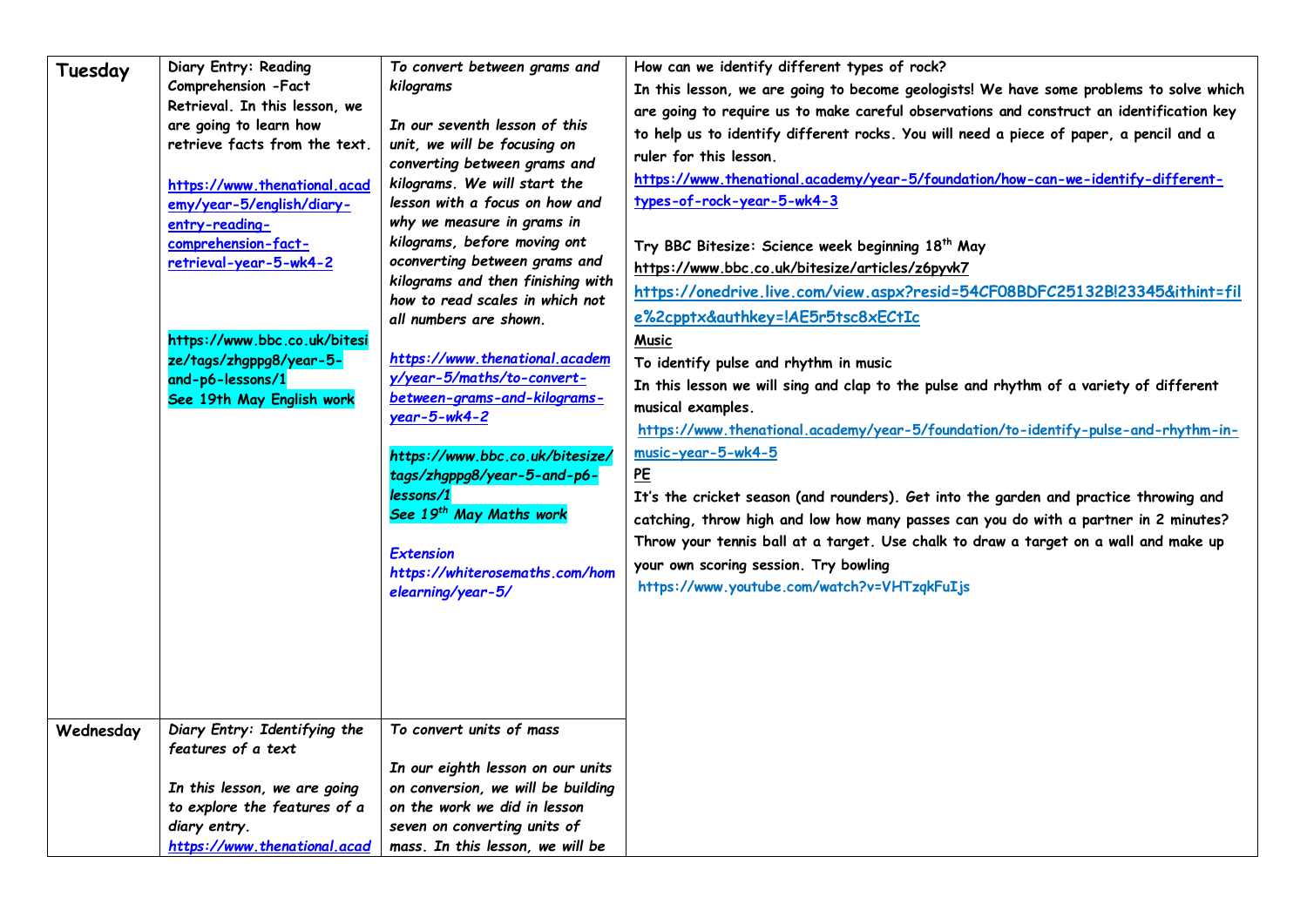|          | emy/year-5/english/diary-<br>entry-identifying-the- | focusing on converting kilograms<br>to tonnes, and putting this in a | Tick what you can see your partner doing                                                |
|----------|-----------------------------------------------------|----------------------------------------------------------------------|-----------------------------------------------------------------------------------------|
|          |                                                     | real life context.                                                   | Grip<br>. Two fingers either side of the seam                                           |
|          | features-of-a-text-year-5-                          |                                                                      | . Thumb on the bottom of the seam                                                       |
|          | $wk4-3$                                             | https://www.thenational.academ<br>y/year-5/maths/to-convert-         | The bound                                                                               |
|          | https://www.bbc.co.uk/bitesi                        | units-of-mass-year-5-wk4-3                                           |                                                                                         |
|          | ze/tags/zhgppg8/year-5-                             |                                                                      | • Head level<br>• Arms thrown up                                                        |
|          | and-p6-lessons/1                                    | <b>Extension: Follow the link to:</b>                                | . Ball held by chin to start<br>. Body leans back away from the batter                  |
|          | See 20 <sup>th</sup> May English work               | https://www.bbc.co.uk/bitesize/                                      |                                                                                         |
|          |                                                     | tags/zhgppg8/year-5-and-p6-                                          | The coil                                                                                |
|          |                                                     | lessons/1                                                            | • Front arm pulled back<br>. Make a figure of six with bowling arm                      |
|          |                                                     | See 20 <sup>th</sup> May Maths work                                  | Body leans away from the batter<br>Back foot lands parallel to the crease               |
|          |                                                     |                                                                      |                                                                                         |
|          |                                                     | <b>Extension</b>                                                     | The release                                                                             |
|          |                                                     | https://whiterosemaths.com/hom                                       | • Release at about one O'clock                                                          |
|          |                                                     | elearning/year-5/                                                    | • Arm brushes ear<br>• Look over opposite shoulder                                      |
|          | Diary Entry: SPaG focus -                           | To convert between pounds and                                        | • Remain tall                                                                           |
| Thursday | Formality                                           | kilograms                                                            | The follow through                                                                      |
|          |                                                     |                                                                      | . Follow the ball down the wicket                                                       |
|          |                                                     | In the penultimate lesson of this                                    |                                                                                         |
|          | In this lesson, we are to                           | unit we are going to investigate                                     | Can you describe the correct bowling technique                                          |
|          | going to focus on formality                         | the difference between imperial                                      | (Level 3)                                                                               |
|          |                                                     | pounds and metric kilograms. As                                      |                                                                                         |
|          | https://www.thenational.acad                        | with our exploration of miles and                                    | Do the next part of workout:                                                            |
|          | emy/year-5/english/diary-                           | kilometres, we are going to use                                      | 2. Complete workout                                                                     |
|          | entry-spag-focus-formality-                         | approximate conversions to solve                                     | Dance: Key Stage 2 - Dance Workshop In the gym                                          |
|          | $year-5-wk4-4$                                      | problems.                                                            |                                                                                         |
|          |                                                     | https://www.thenational.academ                                       | Primary Dance KS2: Dance Workshop. In the second session all the sequences are added    |
|          |                                                     | y/year-5/maths/to-convert-                                           | together - upper body, fancy footwork and lower body - to create a complete workout     |
|          | https://www.bbc.co.uk/bitesi                        | between-pounds-and-kilograms-                                        | https://www.bbc.co.uk/programmes/p04xnynp                                               |
|          | ze/tags/zhgppg8/year-5-                             | year-5-wk4-4                                                         | Look at Yorkshire sports Foundation website                                             |
|          | and-p6-lessons/1                                    |                                                                      | https://www.yorkshiresport.org/get-                                                     |
|          | See 21st May English work                           | <b>Extension: Follow the link to:</b>                                | active/thisispe/?gclid=EAIaIQobChMInYafrNiN6QIViZntCh3sEARtEAAYASAAEgLObvD_B            |
|          |                                                     | https://www.bbc.co.uk/bitesize/                                      | wE                                                                                      |
|          |                                                     | taas/zhappa8/vear-5-lessons/                                         | Yorkshire Sport Foundation and leading national organisations are working with Physical |
|          |                                                     | and complete that days maths                                         | Educators from across the country to support parents to teach PE at home.               |
|          |                                                     | lesson (21st May)                                                    |                                                                                         |
|          |                                                     |                                                                      | #ThisIsPE is one of the resources recommended by the Department for Education to        |
|          |                                                     | <b>Extension</b>                                                     | support teachers and parents to deliver physical education during the coronavirus       |
|          |                                                     | https://whiterosemaths.com/hom                                       | lockdown.                                                                               |
|          |                                                     | elearning/year-5/                                                    |                                                                                         |